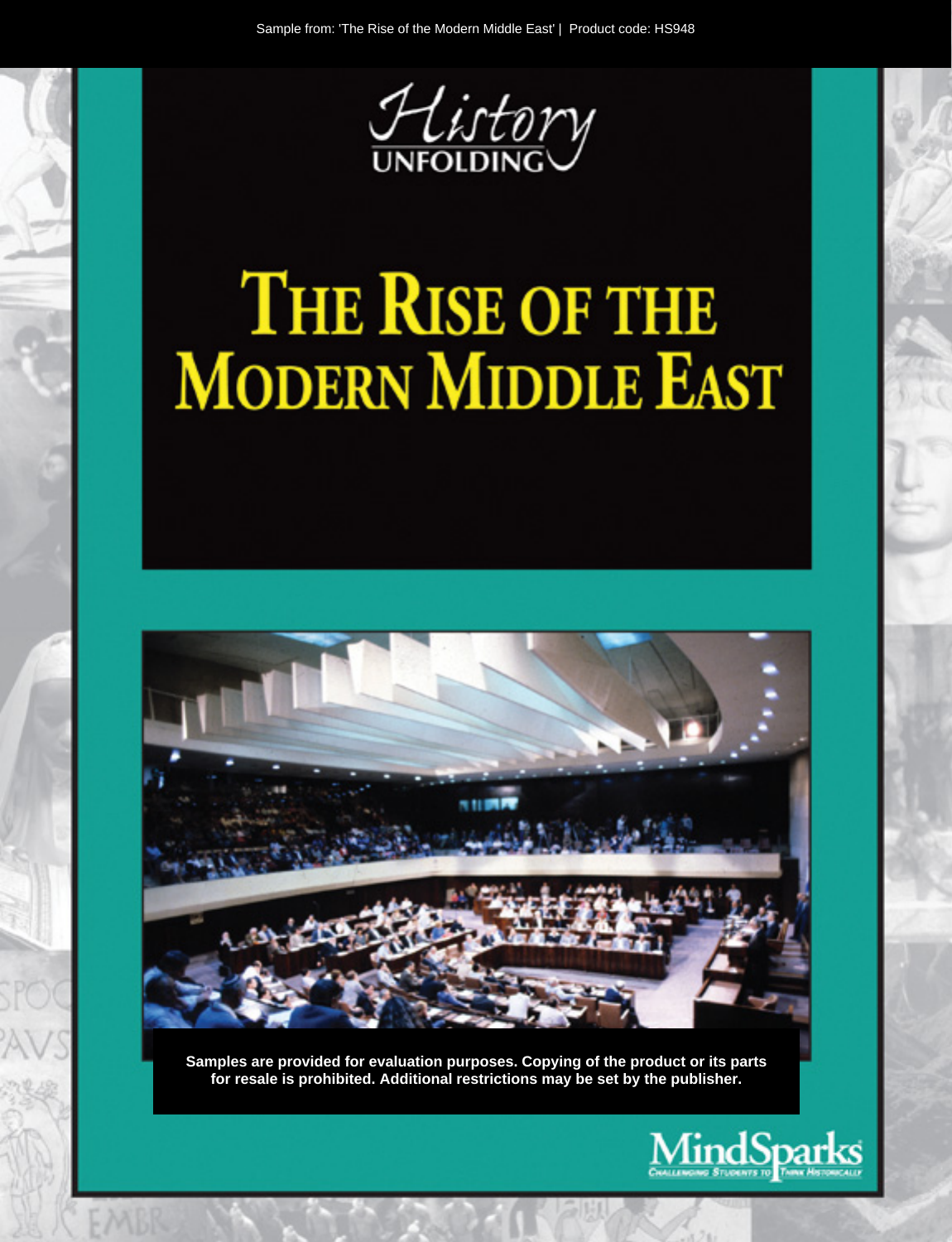## **Contents**

| Lesson 1 From the Ottomans to the Turkish Nation  4      |
|----------------------------------------------------------|
| Lesson 2 Decolonization and the Pan-Arab Dream 8         |
| <b>Lesson 3</b> Israel: Big Issue or Big Distraction? 12 |
|                                                          |
|                                                          |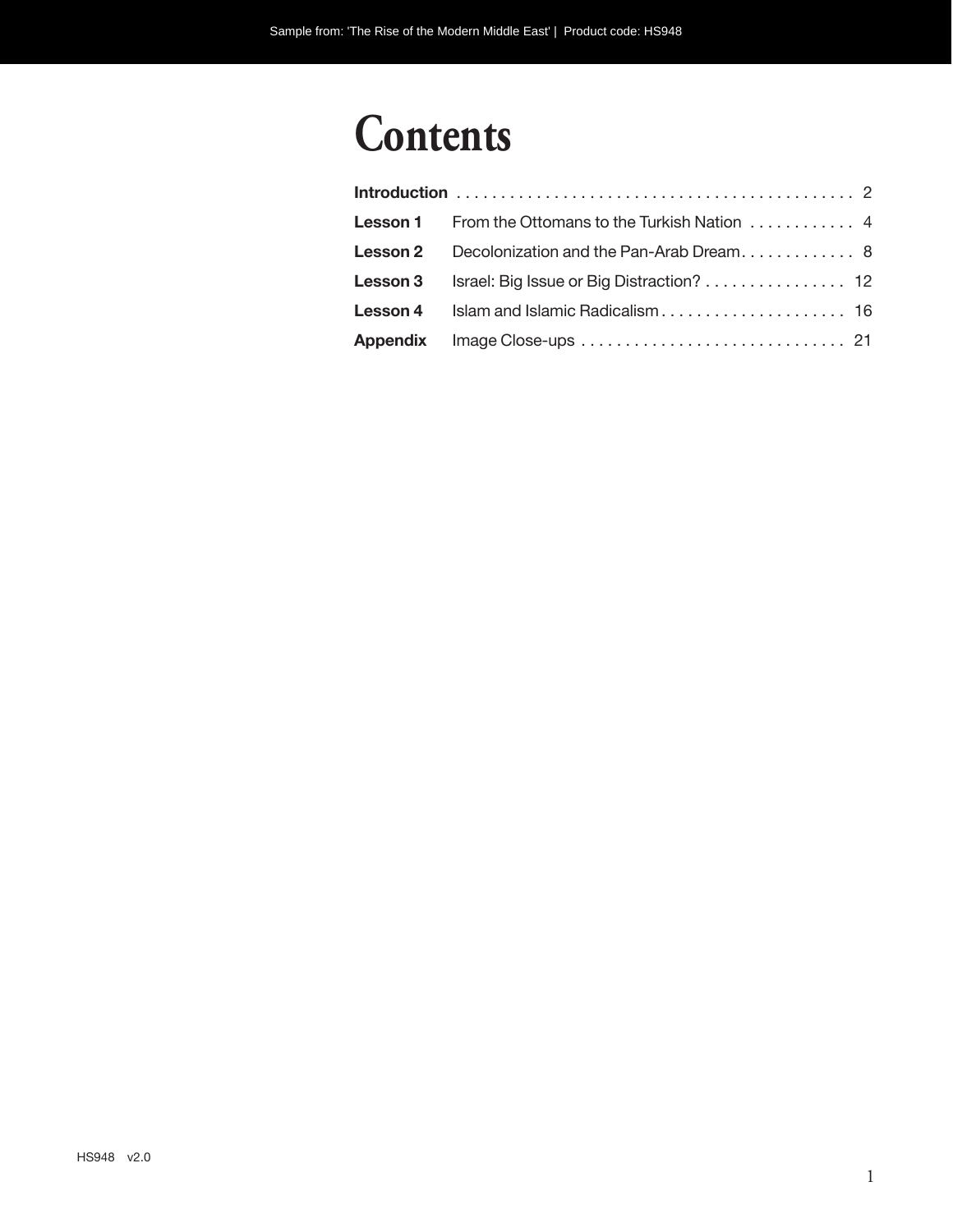*The Rise of the Modern Middle East*

## **Introduction**

## **The Middle East in the Modern World**

This MindSparks set is the third and final set in our series on the history of Islam and the Middle East. The first set is The Rise of Islam (HS819); the second is Islam and the West in the Age of the Ottomans (HS835).

This final set focuses on several key themes in the history of the Middle East since the end of the Ottoman Empire during World War I. That demise left behind more than a political vacuum—the Ottomans had ruled the last of the great unifying Islamic empires. Their passing left the region spiritually and culturally disoriented as well as politically fragmented.

Into that vacuum stepped the Western imperial powers who had triumphed in World War I. The nations assigned to them as "mandates" by the League of Nations all won independence within 20 years or so. But in the meantime, Western control reinforced a sense that the very heart of Islam was at the mercy of outsiders—a sense soon to be focused on the new Jewish state of Israel. Pan-Arab nationalism and Islamic radicalism each offered a dream of renewal. And the factor adding to the high-stakes nature of the region's turmoil was petroleum.

This set uses 12 visual displays to focus on all of these themes in this complex story. Each lesson uses three visual displays to explore one broad topic. Briefly, the four lessons are as follows:

#### **From the Ottomans to the Turkish Nation**

Under the leadership of Mustafa Kemal (later Kemal Atatürk), the Ottoman empire was buried and the new, secularized nation of Turkey emerged. To this day, Turkey still offers one viable option for the rest of the Islamic nations of the Middle East.

#### **Decolonization and the Pan-Arab Dream**

Two of the three illustrations here focus on Egypt's Gamal Abdul Nasser. However, he was only the most prominent and important in a line of key figures who offered Arabs a new dream of empire as a substitute for the fragmented societies left after the demise of the Ottomans.

#### **Israel: Big Issue or Big Distraction?**

The founding and building up of Israel is a story of heroic triumph. It also engendered lasting grievances on both sides of a huge divide. But has it also been a big distraction for other Arab leaders, a way to divert the attention of their people from more pressing problems at home? That's the issue raised in this lesson.

#### **Islam and Islamic Radicalism**

The failure of pan-Arab nationalism created another vacuum in the Middle East, especially after Arab defeats in wars with Israel in 1967 and 1973. Since then, a bitterly anti-Western form of Islamic radicalism has grown in strength. It is opposed, often courageously so, by moderate Muslims in the region. It poses a challenge to the Islamic world and to the West alike, and it will undoubtedly do so for some time to come.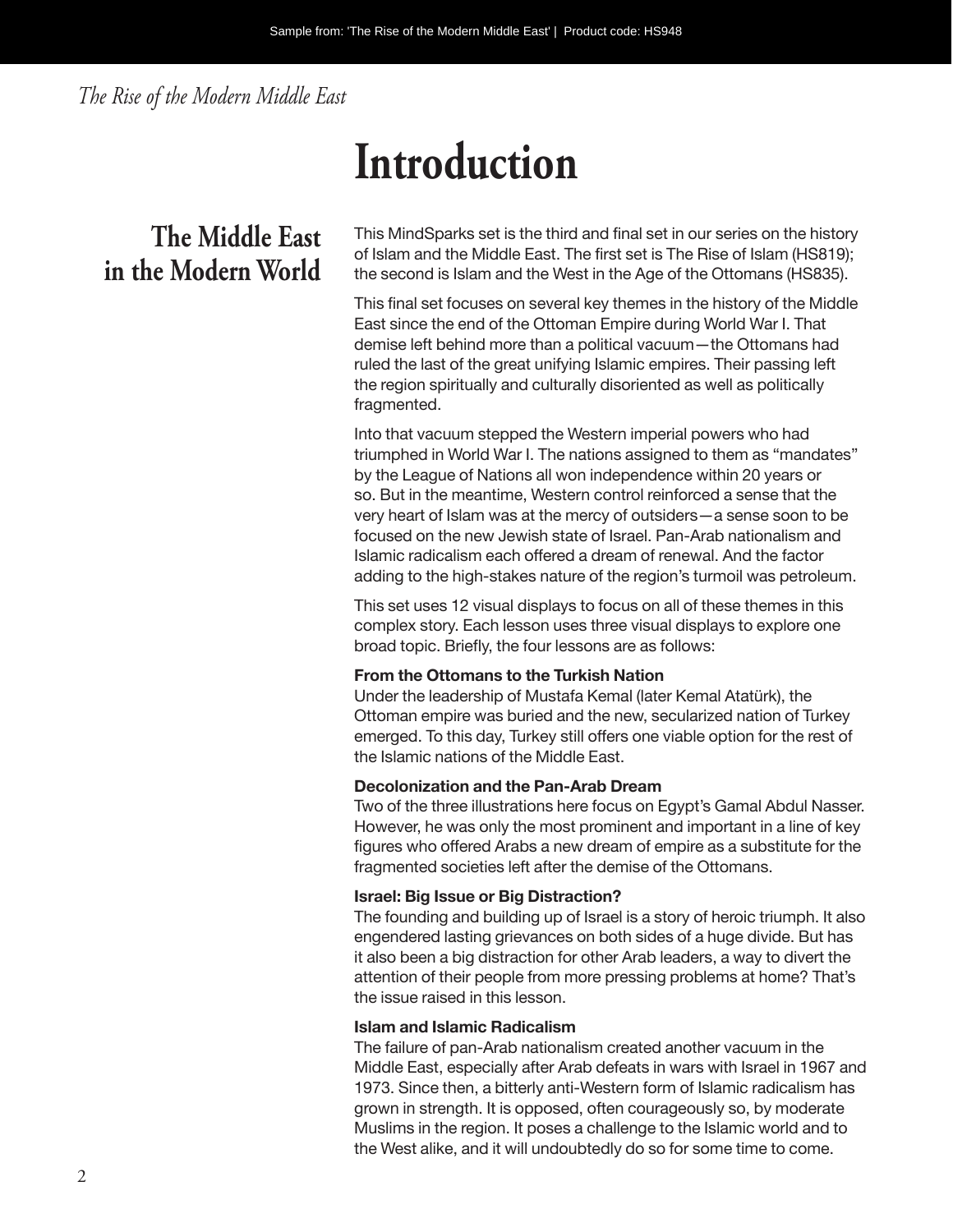### **Using Photos, Cartoons, and Other Visuals to Teach History**

Many textbooks are full of colorful visuals. However, all too often these visuals function primarily as window dressing. They make the text more entertaining, or at least more palatable. Only occasionally do the visuals in textbooks do more than offer simple pictorial reinforcement of ideas already presented in the text. In many cases, they pander to the visual orientation of the young while doing little to help young people master the challenges of the visual media that dominate their lives.

By way of contrast, our approach to using visual materials emphasizes their unique strengths as historical documents. The lessons in this booklet focus students on the visual symbols and metaphors in editorial cartoons, the dramatic qualities of certain photographs, the potential of many images to make abstract ideas more specific and concrete, the implicit biases and stereotypes in certain images, their emotional power, and their ability to invoke the spirit of a time and place. In the process, we make every effort to strengthen students' visual literacy skills in general, as well as their ability to think critically and engage in spirited but disciplined discussions.

### **How to Use This Booklet**

The booklet is divided into four lessons, with three illustrations per lesson. Each lesson consists of the following:

**A BACKGROUND INFORMATION SHEET** This page provides brief summaries explaining the three illustrations on which the lesson is based and their relevance to the lesson's objectives.

**DIGITAL IMAGES** The booklet's PDF allows you to project the images for use in your class discussions.

#### **DISCUSSION-ACTIVITY SHEETS**

Each sheet displays one illustration. It includes a sequence of questions to help you plan an all-class discussion while using the projected images. The questions take students step by step through an analysis of the illustration. If you wish, you may reproduce these pages and hand them out. In addition to the discussion questions on the illustration itself, one or two follow-up activities are suggested. Some of these can be made into individual assignments. Others will work best as small-group or all- class activities.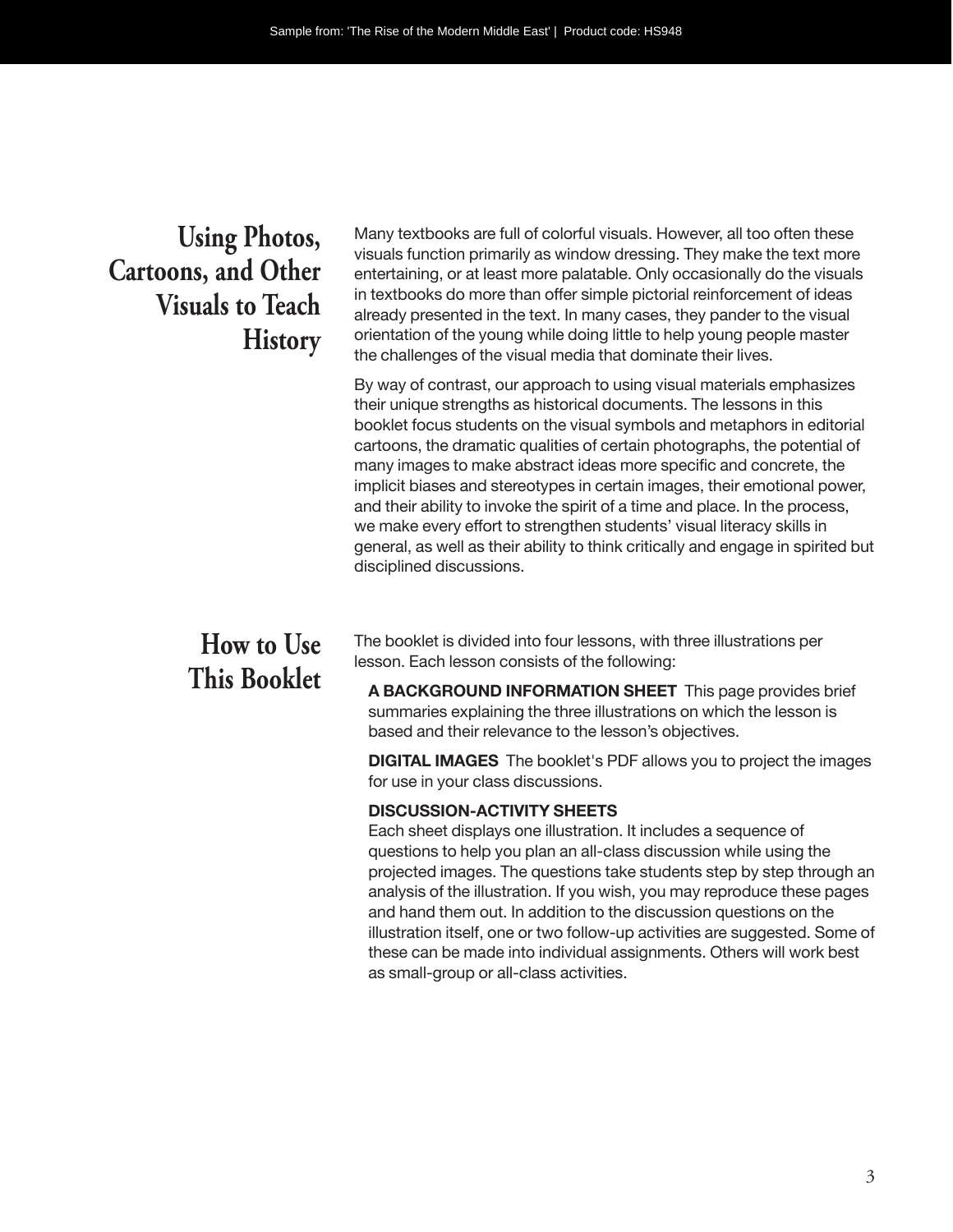*The Rise of the Modern Middle East*

#### **OBJECTIVE**

1. Students will understand the drastic changes made by Mustafa Kemal in founding the modern nation of Turkey on the

## **From the Ottomans to the Turkish Nation**

ashes of the Ottoman Empire. *Use the background information on this page to help your students better understand the three illustrations making up this lesson. The questions and activities presented in the rest of the lesson can be used to help students clarify meanings and debate important issues.*

#### **BACKGROUND INFORMATION**

#### **Illustrations 1A & 1B**

By the eve of World War I, in 1914, the once-mighty Ottoman Empire had already lost most of its European territory. Egypt had fallen under British control. Much of North Africa was in French or Italian hands. During the war itself, the British helped other Arabs rebel against their Ottoman Turkish rulers, thereby taking much of what was left of that empire outside of Anatolia. Illustration 1B shows British General Edmund Allenby's forces entering Jerusalem in 1917. The Ottoman sultans had long claimed to be caliphs as well—i.e., the heads of all Islam. The Ottoman Empire was the last to provide Islam this kind of political unity. Its collapse created a spiritual as well as political crisis for all of Islam.

#### **Illustrations 2A & 2B**

After World War I, Greece, backed by the major Western allies, sought to take over much of the Ottomans' Turkish homelands in Anatolia. But army officer Mustafa Kemal rallied the Turks, drove out the Greeks, and founded a new Turkish nation. Kemal, seen in both photos here, was a remarkable leader. His goal was to transform his country totally. He ended both the sultanate and the caliphate, replacing them with a Turkish republic. Religion and government were strictly separated, a radical step in any Islamic land. Many aspects of Western culture were adopted, including a Western alphabet. This alphabet, it was believed, would make spreading literacy to the masses much easier. In Illustration 2B, Kemal himself is seen teaching the new alphabet in an Istanbul park.

#### **Illustrations 3A & 3B**

The changes Kemal worked for were meant to make Turkey a modern, Westernized nation. Some were major changes for an Islamic land, such as allowing women to remove the veil, vote, hold public office, and take on other new roles—as both illustrations here show. Other changes only seem small, such as adopting Western-style dress or hereditary family names. Kemal himself took the name "Atatürk" (or "Great Turk"). But Kemal did not submit to the West slavishly. For example, he imposed high tariffs to keep out Western imports and encourage his nation's own industries. He sought to use the West's knowledge and cultural heritage to strengthen Turkey, not to make it more dependent on the West.